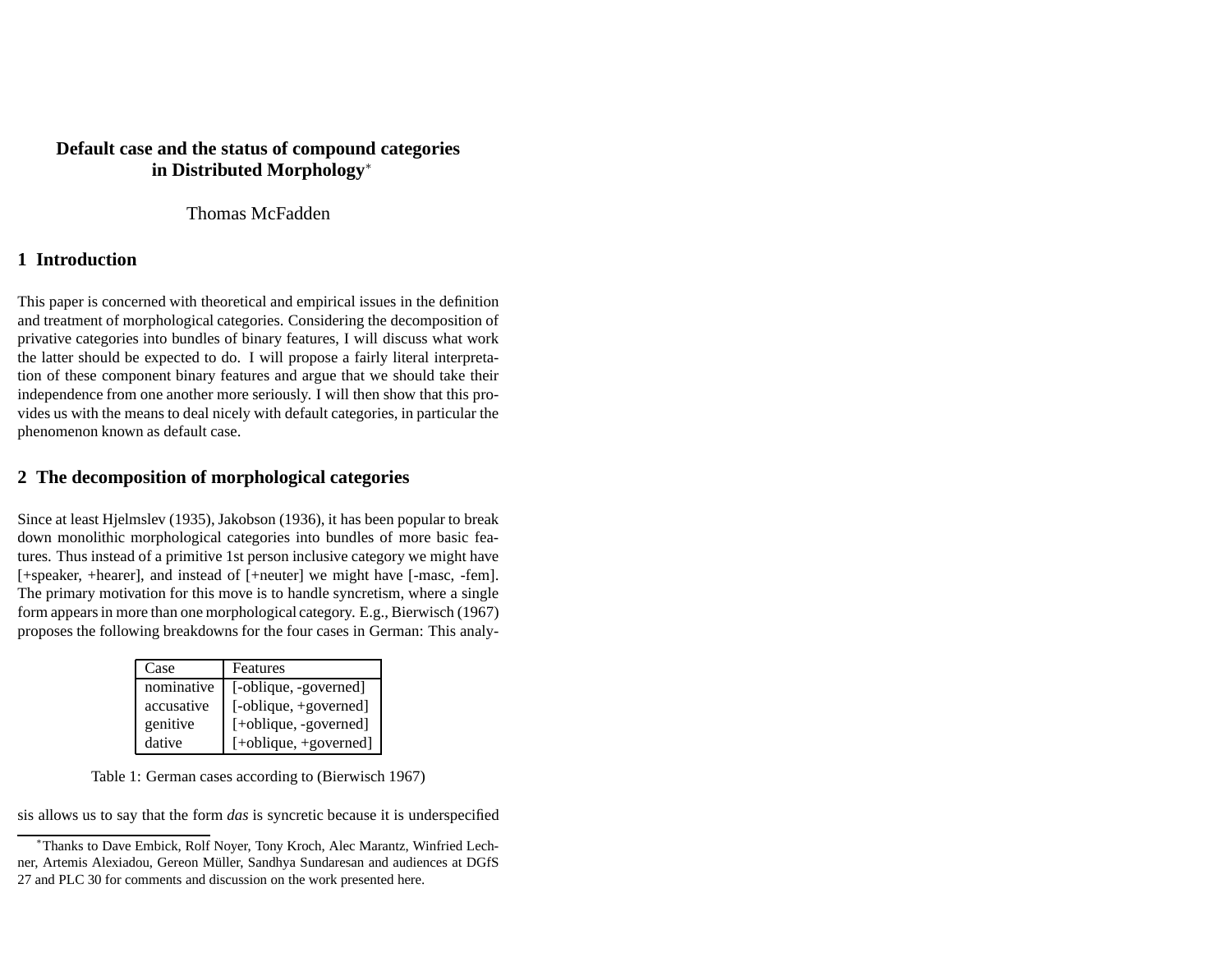for the feature [+/-governed] which distinguishes nominative and accusative environments. I.e. *das* is specified simply as [-oblique]. Similarly, the dative/genitive singular feminine *der* is just [+oblique], and the accusative/dative plural *uns*'us' is [+governed]. This decomposition of categoriesis <sup>a</sup> useful and well-established tool in morphological analysis. What I would like to argue in this paper is that its use should be more explicitly constrained.

As I see it, there are two distinct motivations for <sup>a</sup> feature-decomposition account of syncretism. One is that it permits <sup>a</sup> simpler description of specific patterns of syncretism in specific languages. The other is that it can potentially be used to explain more generally why certain kinds of syncretism actually occur and others do not – within and across languages. As things stand, however, there is <sup>a</sup> tension between these two motivations. The decomposition of categories into componen<sup>t</sup> features is extremely powerful if no restrictions are placed on what sorts of componen<sup>t</sup> features can be proposed. In principle, it allows **any** imaginable syncretism to be derived. Thus without any additional constraints, accounts using such mechanisms cannot really distinguish common patterns of syncretism from non-existent ones. To see why this is, consider again the proposal of Bierwisch (1967). The fact that German has nominative/accusative syncretisms but not nominative/dative ones is handled by positing <sup>a</sup> decomposition where nominative and accusative are both [-oblique], but nominative and dative have no features in common. Yet there is in principle nothing that would preven<sup>t</sup> <sup>a</sup> different decomposition, according to which nominative and dative do belong together.

The source of the problem is that there is no explicit constraint on what sorts of features can be assumed to make up the complex morphological categories. To address this, I propose that we should follow something like the following constraint:<sup>1</sup>

#### (1) **Morphological feature constraint (MFC)**

Each one of the features proposed to define morphological categories must have motivation independent of the morphological forms it is meant to describe.

This may seem fairly obvious, and indeed something like it is at least tacitly assumed by most work that uses feature decomposition. Nonetheless, I submit

 $1$ The MFC is intended here as a meta-theoretical constraint, essentially a methodological principle that guide the construction of theories about the definition of morphological categories. I.e. <sup>a</sup> theory that fulfills the constraint should be preferred over one that does not, all other things being equal. It is **not** <sup>a</sup> constraint on derivations, representations or even possible languages.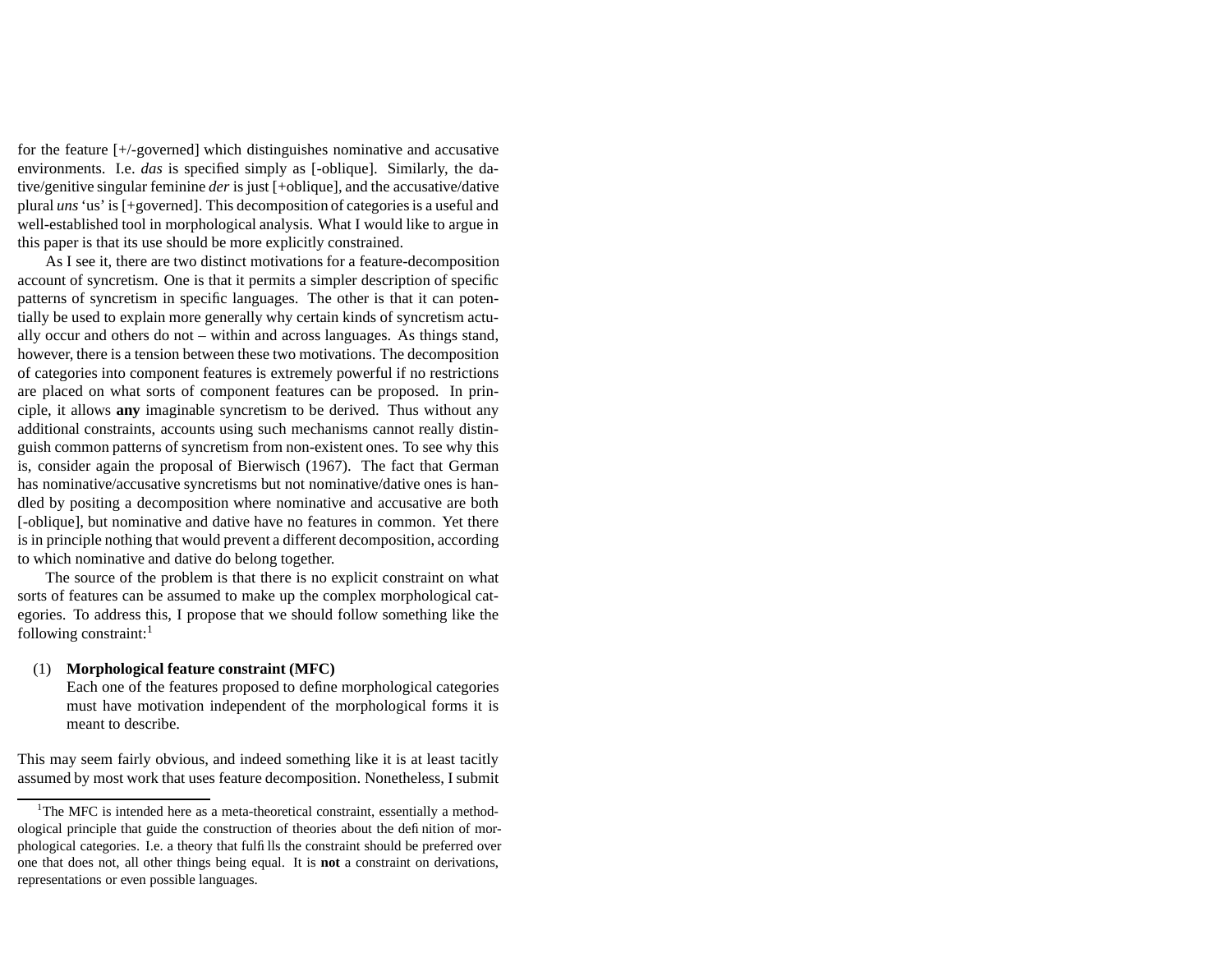that there has been <sup>a</sup> tendency in such work to be concerned in the first place with achieving the simplest possible account of the morphophonological facts, leaving the connection between these and the morphosyntax to be worked out later. I will argue that taking 1 more seriously from the start instead leads to different and better analyses. In particular, I would like to propose that the positing of <sup>a</sup> particular set of morphological features should be accompanied by explicit proposals about how they are related to the rest of the grammar. This can (and should) be seen as <sup>a</sup> particular instantiation of one of the central ideas of the theory Distributed Morphology (see e.g. Halle and Marantz 1993, Embick and Noyer to appear): there is no sharp division between syntax and morphology, thus the analysis of morphological facts must take the relevant syntactic facts into account as well.

Following this approach is almost trivial with certain categories like person and number that have reasonably clear semantic analogs. One can argue <sup>a</sup> bit about what the componen<sup>t</sup> features are for the 1st inclusive, but the number of really plausible possibilities is limited: independent of its form, it is typically clear from the semantics whether something is 1st person. This has allowed researchers to make substantive, testable proposals about what sorts of person and number features exist in the languages of the world. For example, Noyer (1992, p. 146ff.) argues that several generalizations about person systems can be explained by assuming that there is no actual 3rd person feature.

With categories like case, however, matters are different. A consistent semantic characterization for dative or genitive does not seem to be available, even within <sup>a</sup> particular language. The result has been that previous work on case has frequently decomposed the traditional categories into features which are <sup>a</sup> mix between often vague syntactic and semantic notions. Consider, e.g., the motivation for the features proposed by Halle and Vaux (1997) (see also Bierwisch 1967, Calabrese 1996, Halle 1997, Wunderlich 2003, Müller 2004, among others):

The feature specification [−oblique] is assigned to nominals that are arguments of the verb; [+oblique] is assigned to nominalsthat are not arguments of the verb. The feature [−structural] is assigned to nominals on non-structural, semantic grounds; [+structural] is assigned to nominals on the basis of their position in the syntactic structure, exclusively. The feature [−superior] is assigned to nominals in governed positions in the syntactic structure; [+superior] is assigned to nominals in non-governed positions. [−free] is assigned to nominals with a consistent role in argument structure; [+free] is assigned to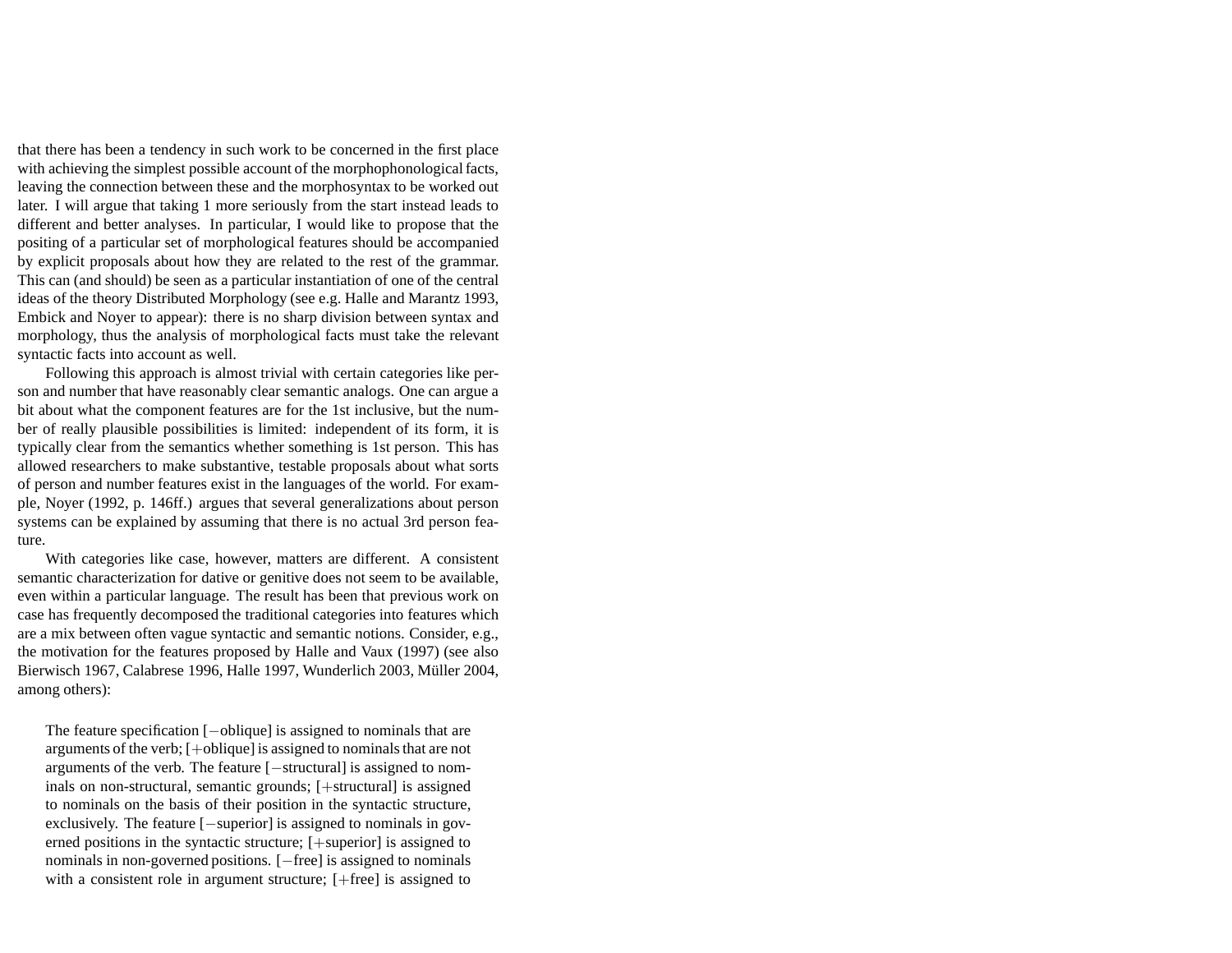nominals whose role in argumen<sup>t</sup> structure varies [p. 5].

Now, this passage clearly reflects adoption of something like the MFC, at least in spirit: the case features are not stipulated as purely morphological categories, rather there is at least an attempt to relate them to the syntacticosemantic environments in which they appear. Nonetheless, in the absence of clear definitions of what it means for <sup>a</sup> nominal to be an 'argument of the verb' or in <sup>a</sup> 'governed position', the appropriateness of the features proposed here is difficult to assess, and it is not clear whether and how they could be extended to the analysis of other languages. Furthermore, there is no indication of how such features are assigned to or determined for <sup>a</sup> particular DP and of how this might relate to other parts of the derivation.

I propose that we can deal with these issues if we adopt <sup>a</sup> stronger, more explicit version of the MFC:

### (2) **Morphological feature constraint (final version)**

The positing of <sup>a</sup> particular feature to handle patterns of morphological form must be accompanied by an explicit theory of its distribution in syntactic/semantic terms.

In other words, if we posit <sup>a</sup> feature [-oblique] to account for nominative/ accusative syncretisms, we must also formulate the rules for its assignment. This is really just <sup>a</sup> consequence of taking the decomposition of morphological categories seriously. Doing so has an additional very interesting corollary. If the relevant entities are really the componen<sup>t</sup> features, then the assignment of the features of what was previously regarded as <sup>a</sup> single monolithic category could in principle be independent of each other. That is, it could be that <sup>a</sup> dative DP isn't just marked [+oblique, +governed] in one fell swoop, but gets its [+oblique] from the application of one rule, and its [+governed] from the independent application of <sup>a</sup> second rule. Thinking seriously in this way about how DPs are assigned case at the same time that we think about patterns of syncretism will have fruitful results.

### **3 Default case**

A phenomenon for which this way of thinking turns out to be helpful is socalled default case. In languages with morphological case-systems, there is typically one case that operates as the default, showing up where none of the others can be assigned. In left dislocation contexts, e.g., we might expec<sup>t</sup> the dislocated DP to agree in case with the resumptive element with which it is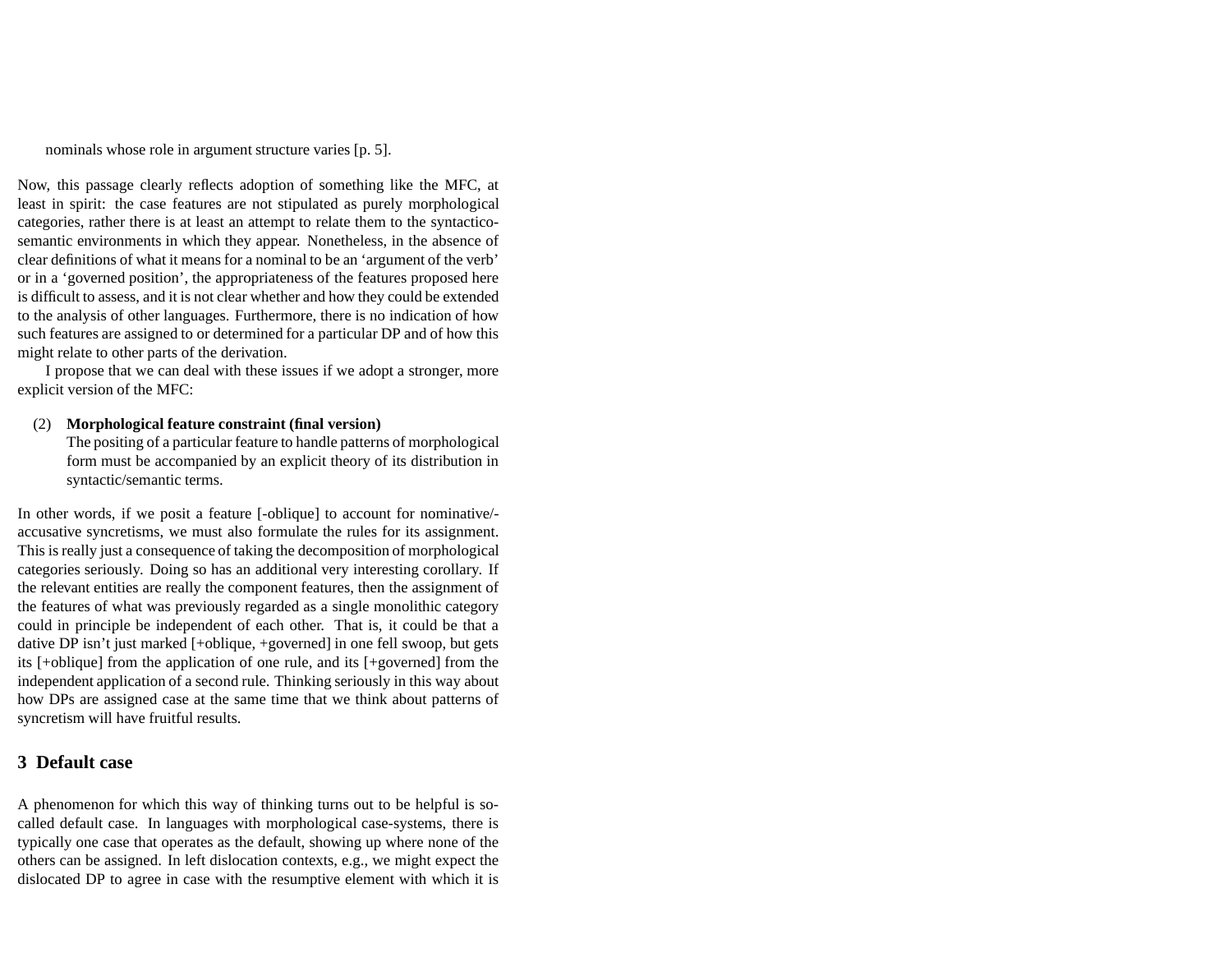coreferent, and indeed it often does. Sometimes, however, under languagespecific circumstances, this concord fails, and <sup>a</sup> default case shows up (see Schütze 2001, and below for discussion of additional environments):

- (3) a. Me, I like beans. (English)
	- b. Der/\*Dem Hans, mit dem spreche ich nicht mehr. the:N/\*D Hans with him:D speak I not more 'Hans, I don't speak with him anymore.' (German)
	- c. Vanja/?Vanju, ego ja ne ljublju. John:N/?A him:A I don't like 'John, I don't like him.' (Russian)
	- d. al-kitaab-u qarat-u-hu. the-book-N read-1SG-it 'The book, I read it.' (Arabic)
	- e. Strákarnir, við þá hafði aldrei verið talað. boys-the:N with them:A had never been spoken 'The boys, they had never been spoken with.' (Icelandic)

In constructing <sup>a</sup> theory for this default case, two central questions arise. First, how does the assignment of the default case actually work, and second, how do we predict which case will be the default for <sup>a</sup> given language?

Starting with the first question, the obvious strategy would be to treat default case in the way that we treat other morphological defaults. Unfortunately, this isn't quite so easy. Consider <sup>a</sup> standard morphological default, the English pas<sup>t</sup> tense suffix /-d/, which appears whenever none of the more specific ones like /-t/ or /- $\emptyset$ / is called for. This is easily handled in DM in terms of underspecification. The Vocabulary Item with the exponen<sup>t</sup> /-t/ is specified to show up in the presence of roots like  $\sqrt{DEAL}$ ,  $\sqrt{LEAVE}$ ,  $\sqrt{SPEND}$ , and that with the exponent /- $\psi$  to show up with others like  $\sqrt{CUT}$ ,  $\sqrt{READ}$ ,  $\sqrt{SING}$ . The Vocabulary Item with exponen<sup>t</sup> /-d/, on the other hand, is just specified for something like [+past], and is thus inserted in environments where the others fail. This approach won't, however, work for default case. Here we're not dealing with <sup>a</sup> particular Vocabulary Item that could be underspecified, but rather <sup>a</sup> whole default category. Of course, we could just make sure that all of the forms that belong to the default case are underspecified, but that would miss the point. Default status is <sup>a</sup> property of the case category – the nominative in German for example – not of the specific forms that realize it – like *der* 'the', masc. sg. nom., or *ich* 'I', nom.

The second question above is particularly pressing because the determination of which case will be the default does not seem to be random across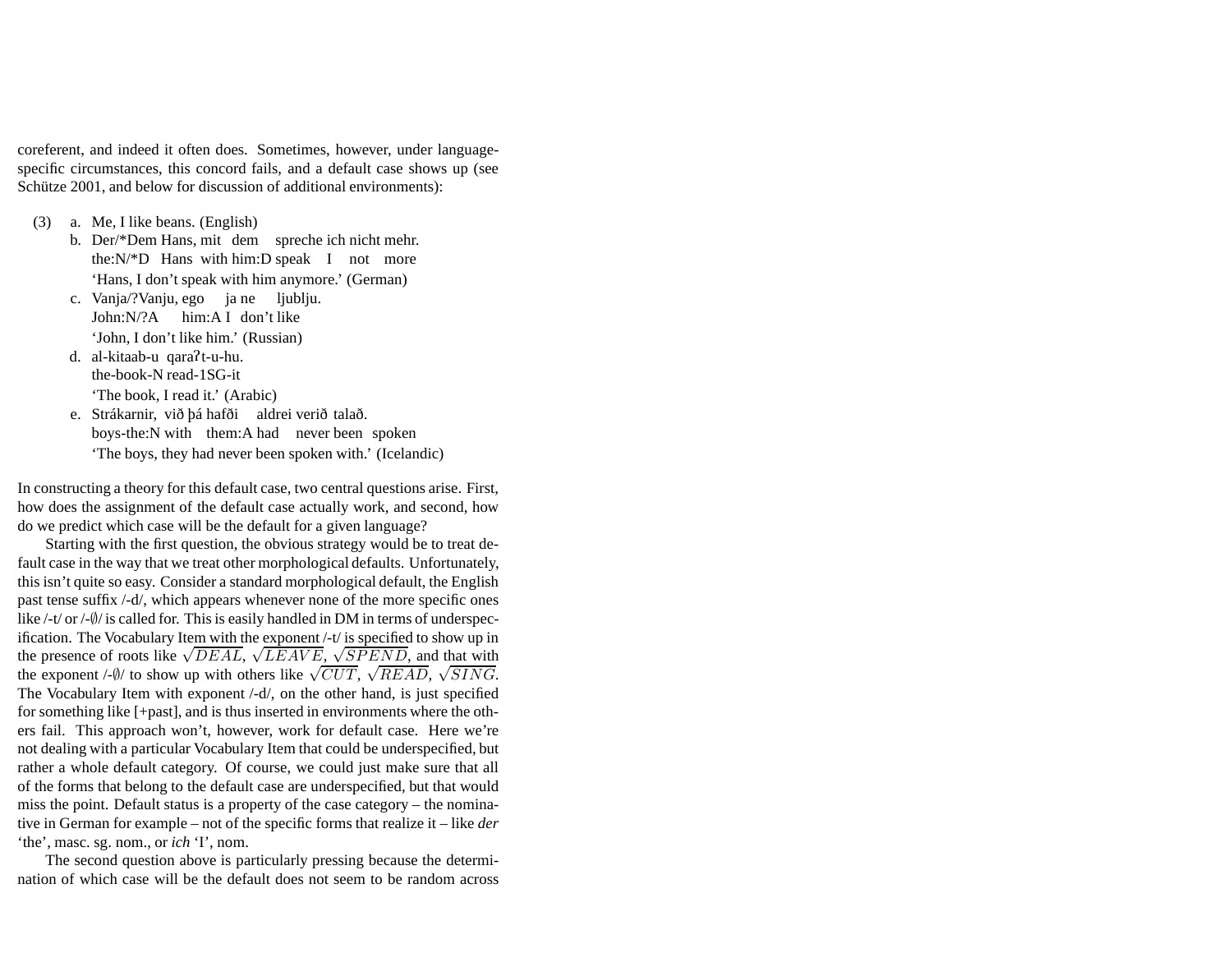languages. Just looking at the examples above, it is notable that in all of the languages but English, the default case is the nominative. Ideally, our account for default case within the theory should be able to derive this fact rather than stipulating it individually for each language. In what follows, I will presen<sup>t</sup> an analysis of default case which provides answers to both of these questions and makes crucial use of the ideas about compound categories developed in Section 2.

## **4 An analysis of default case**

The key to understanding default case lies in recognizing its relationship to the structural case system of <sup>a</sup> given language. In most of the familiar nominativeaccusative languages, the two structural cases are in <sup>a</sup> kind of dependency relationship (Burzio 1986, Yip, Maling, and Jackendoff 1987, Marantz 1991, Bittner and Hale 1996, Sigurðsson 2006). Accusative case is only assigned in the presence of the right kind of higher structural argument, but nominative has no corresponding restriction. I submit that it is not an accident that the default case in all of the languages in 3 but English is the nominative. The (somewhat obvious) idea is that we can generalize over the appearance of the nominative as the independent structural case and as the default. In other words, 'structural nominatives' are really just <sup>a</sup> subset of default nominatives. The question is whether there is any actual evidence for such <sup>a</sup> unification of nominative types. After all, the standard assumption for decades has been that structural nominative is actually assigned one way or another by finite tense.

In fact, the evidence against this is quite strong. For <sup>a</sup> recent extensive discussion of the data I refer the reader to Sigurðsson (2006). Here I will just talk about one particularly interesting and relevant set of facts. Consider first example 4 (from Sigurðsson 1991):

(4) Strákana langaði til að komast allir boys-the:A wanted for to get all:N.PL to party-the í veisluna. 'The boys wanted to all ge<sup>t</sup> to the party.'

The adjective *allir* in the embedded clause shows nominative plural agreement. This cannot be agreeing with anything in the finite matrix clause, because the co-referent DP there – *strákana* 'the boys' is accusative, not nominative. Instead, as Sigurðsson (1991) argued, it must be agreeing with PRO in the embedded clause, which thus must be nominative, even though the embedded clause is non-finite (see vanden Wyngaerd 1994, for similar data from Latin and Ancient Greek).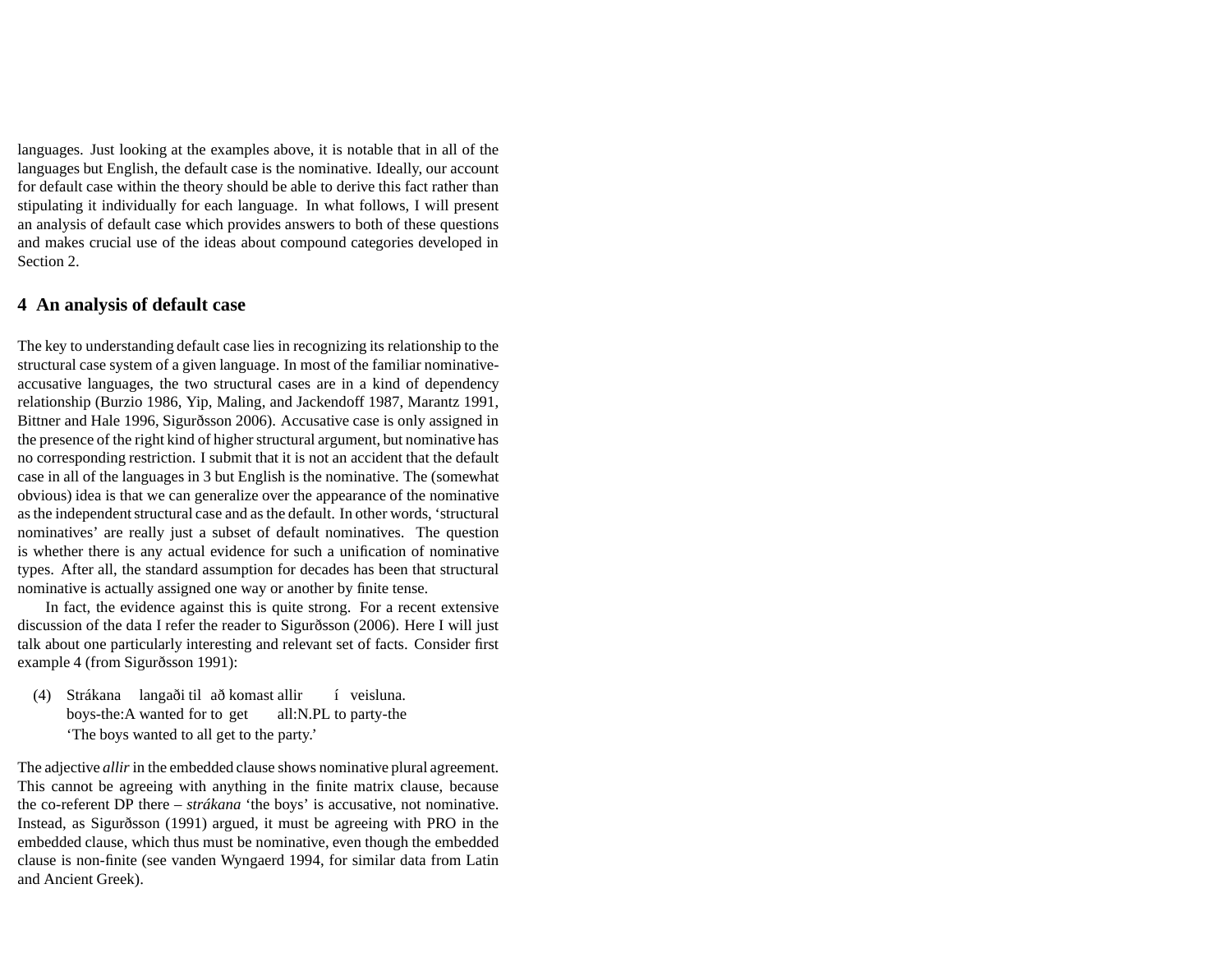Now, for examples like this, we could perhaps propose that nominative is coming down from the finite matrix clause. But other data on the locality of structural case-assignment show that this cannot be correct. We know from normal ECM clauses like 5 that structural accusative depending on the main clause can be assigned to the subject position of an embedded clause:

(5) Við töldum hana vera góða stelpu. we:N believed her:A be nice:A girl:A 'We believed her to be <sup>a</sup> nice girl.' (Sigurðsson 2006)

However, ECM **can't** assign accusative to the object of an embedded clause with <sup>a</sup> quirky dative subject. Instead, it shows up nominative, as in 6:

(6) Við töldum henni hafa leiðst we believed her:D have found-boring boys-the:N strákarnir. 'We believed her to have found the boys boring.'

The explanation for this seems to be that the object position is too far away to get accusative from the matrix clause.<sup>2</sup> If this is so, however, then it is presumably also too far away to ge<sup>t</sup> nominative case from the matrix clause. Nonetheless, in spite of the fact that the embedded clause is non-finite, *strákarnir* 'the boys' bears nominative case. We have here <sup>a</sup> nominative, which seems to be par<sup>t</sup> of the structural system, ye<sup>t</sup> which is not so much assigned as showing up where other structural cases fail.

There is thus some suppor<sup>t</sup> for saying that structural nominative is just default nominative. The way that I would like to capture this is as follows:<sup>3</sup>

(7) Default case is not the case that is assigned when other cases fail, but the actual lack of case.

Now, this is not meant in the morphophonological sense that default case is the lack of an overt case-marker. Though the nominative is unmarked in this sense as well in many languages where it is the default, in others it is associated with an overt formal expression, e.g. *-ur* in Icelandic masculine *<sup>a</sup>*-stems

<sup>&</sup>lt;sup>2</sup>Note that the absence of accusative here can't be due to the intervention of the dative argument: structural accusative is assigned unproblematically across an intervening dative in standard ditransitives.

<sup>&</sup>lt;sup>3</sup>Note that I am making the non-controversial assumption here that morphological case is not connected to DP licensing, i.e. 'syntactic Case'. The behavior of default case is one of the pieces of evidence for this view. For others see Marantz (1991), Schütze (1997), Sigurðsson (2003), McFadden (2004) and the literature cited there.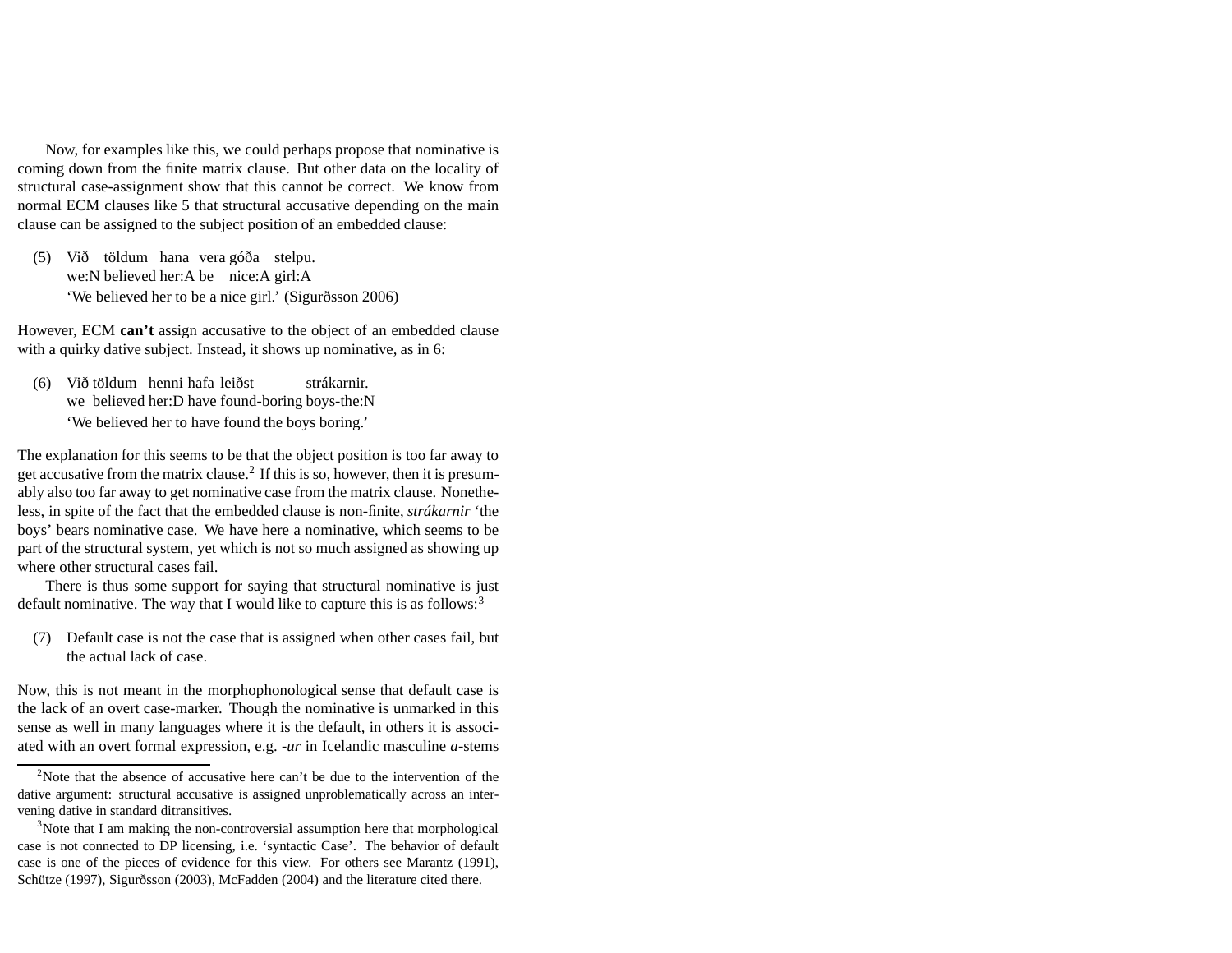(nom. *hest-ur* 'horse' vs. acc. *hest*) and *-s* in many Latin declension classes (nom. *prīncep-s* 'chief' vs. acc. *prīncip-em*). Instead, it is a morphosyntactic statement, regarding the determination of the case categories.

The formal implementation of this idea is made possible by the ideas about compound categories laid out in Section 2. In particular, categories like nominative, accusative and dative do not have any substantive reality, but emerge from the combinations of more primitive features. These more primitive features are what are assigned to <sup>a</sup> DP – each independent of the other – on the basis of the syntactic structure. Now, if the relevant features are strictly binary, we can make the further assumption that there is essentially <sup>a</sup> single rule for each. Such <sup>a</sup> rule states syntactic (and potentially lexical) conditions under which <sup>a</sup> DP will be assigned (the marked value of) the feature in question. If those conditions are not met, the feature remains unset.<sup>4</sup> In this way, the relative markedness of the feature values – and thus potentially of the complex categories they define – is actually derived rather than stipulated. The marked value (by convention, the positive value) for <sup>a</sup> feature is the one assigned when the DP meets specific conditions. The unmarked value is what results when it does not. Unmarked case categories are thus those that are composed of fewer marked feature values. In these terms, nominative in <sup>a</sup> language like German is the name for the category defined by all unmarked case-feature values, i.e. the one that shows up on DPs for which all case-feature assignment rules have failed to apply. The advantage of this is that it obviates the need for any rule of 'default nominative assignment'. The default simply emerges rather than being stipulated.

We must then determine what the actual rules look like which assign the case features. Concentrating for the moment on the structural cases, and adopting essentially the analysis of Marantz (1991), the idea is informally this:

(8) A DP gets accusative if there is another structural DP in <sup>a</sup> higher, local position, and nominative otherwise.

In order to distinguish the two categories, I will propose the feature  $[+/$ -inferior].<sup>5</sup> Turning to the issue of locality, I propose that the relevant domain is the phase.

<sup>4</sup>By 'strictly binary' <sup>I</sup> mean that there is not <sup>a</sup> three-way distinction between <sup>a</sup> positive value, <sup>a</sup> negative value and <sup>a</sup> zero value. There is simply <sup>a</sup> marked value and an unmarked one. Whether unmarked values are explicitly specified (as negative values) or simply zero does have consequences (e.g. for whether Vocabulary Items can make reference to them), but I will leave aside such issues here.

<sup>5</sup>The name is based on [+/-superior] from Halle's work, but with things swappe<sup>d</sup> to more transparently reflect the markedness relationships. Something similar is achieved by Wunderlich (2003)'s feature [+hr] 'there is <sup>a</sup> higher role'.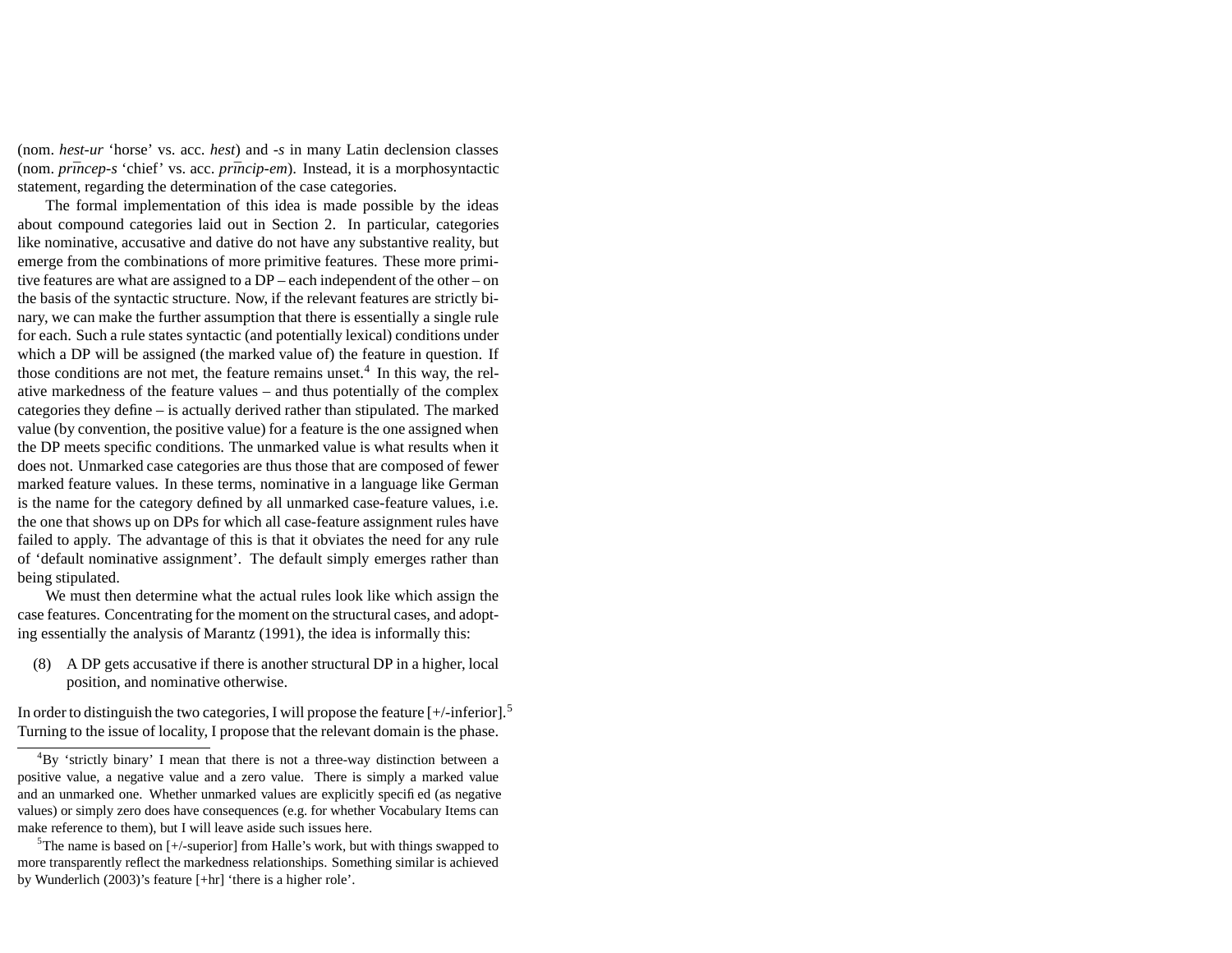Reviewing <sup>a</sup> bit from above, the relevant scenarios are as follows. Finite clauses are opaque to things like ECM, which is as expected if they are CPs and thus phases. Normal ECM as in 9 assigns accusative from the matrix clause into the subject position of the embedded clause. This makes sense if ECM clauses are TPs and thus no phase boundary intervenes between the matrix subject and the embedded subject.

- (9) Við töldum hana vera góða stelpu. we:N believed her:A be nice:A girl 'We believed her to be <sup>a</sup> nice girl.'
- (10) Við töldum henni hafa leiðst we:N believed her:D have found-boring boys-the:N strákarnir. 'We believed her to have found the boys boring.'

Recall then that ECM does **not** assign accusative to the embedded object position, as in 10. This also is expected since the vP in the embedded clause constitutes <sup>a</sup> phase and intervenes between the matrix subject and the embedded object.<sup>6</sup> What we can propose then is the following rule:

- (11) Assign [+inferior] to a  $DP<sub>i</sub>$  iff
	- a. there is a  $DP<sub>j</sub>$  within the same phase, and
	- b.  $DP_i$  c-commands  $DP_i$ , and
	- c.  $DP<sub>j</sub>$  does not bear a non-structural case.<sup>7</sup>

Note now that, under this proposal, it is no longer an accident that nominative is both the default case category and the independent member of the structural pair. This connection falls out from the way the system is constructed – not just the system of the theory, but the actual case-system of the language. Nominative is the maximally unmarked case category in the language, with no restrictions on its occurrence. It is not assigned when the other cases fail to be assigned, rather it **is** the lack of assignment of other cases.

 $6$ See McFadden (2004, ch. 6) for discussion of some complications that arise with the smaller kind of AcI below causatives and perception verbs.

<sup>&</sup>lt;sup>7</sup>The third condition as given glosses over some non-trivial issues which for space reasons I will not discuss in detail here. Briefly, knowing which case-features have been assigned to  $DP_j$  in order to determine which ones to assign to  $DP_i$  would potentially violate cyclicity. This can be avoided within <sup>a</sup> theory where DPs bearing structural and non-structural cases are always distinguished syntactically, so that rule 11 only needs to know the position of  $DP<sub>j</sub>$ , not what case-features it bears. (see McFadden 2004, 2006). A quite radical solution, as well as extensive discussion of the issue, can be found in Sigurðsson (2006).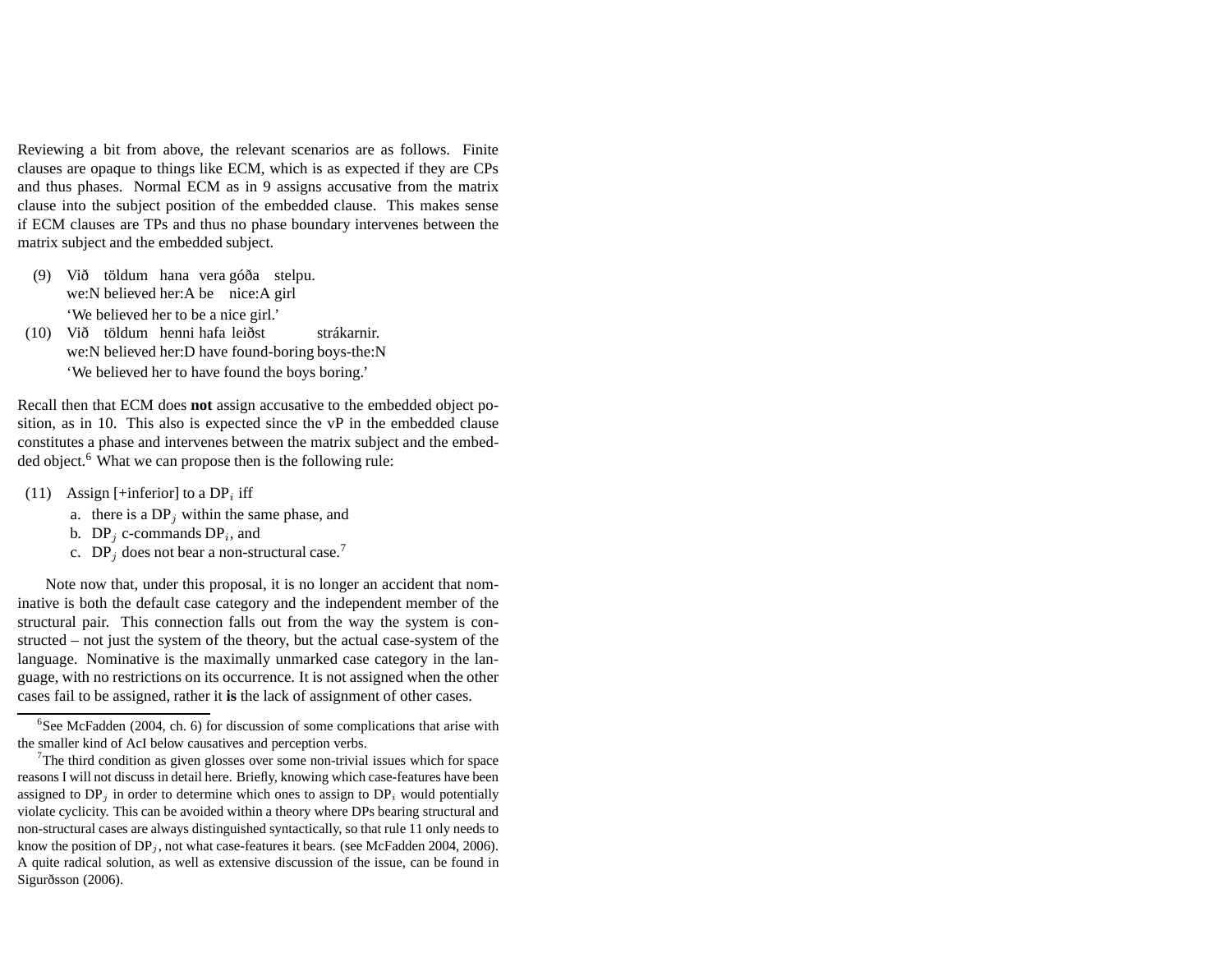We can see the way these things fit together if we consider the one language that was <sup>a</sup> bit exceptional above, English. The left-dislocated DP in 3a is oblique, not nominative, and indeed this seems to be the clear default case in English, at least in most colloquial varieties.<sup>8</sup> Additional environments discussed by Schütze (2001) where default-looking oblique pronouns show up in the language include coordinated subjects (12a) certain ellipsis contexts (12b), bare DP replies to questions (12c), gapping contexts (12d) and modified pronouns (12e):

- (12) a. **Me** and **him** are gonna rumble tonight
	- b. A: I don't like this. B: **Me** neither
	- c. A: Who wants to try this game. B: **Me**!
	- d. We can't eat caviar and **him** eat beans.
	- e. The real **me** is finally emerging.

Now, why should English differ from German in this way? The crucial point, as should be clear from some of the examples above, is that English does not have the same structural case system as German. The alternation between the two structural cases is not determined by anything like rule 11. E.g., both nominative and oblique are possible on the sole DP in <sup>a</sup> clause:

- (13) a. **I** am vulgar.
	- b. The real **me** is vulgar.

Instead, there is <sup>a</sup> very different kind of rule at work, and its operation comes out nicely in the contrast between 13a and 13b. Specifically, nominative forms are only possible for pronouns that are maximally close to finite T. If anything gets in the way – like the structure for modification in <sup>a</sup> sentence like 13b – the oblique form appears. The crucial point here is that in English, it is the nominative on which there are special conditions, and thus for which there must be <sup>a</sup> rule assigning <sup>a</sup> marked feature value. For this reason, it is the nominative which is marked, and the oblique which is the default. The different choice in default cases in German and Icelandic versus English is thus derived as <sup>a</sup> direct result of the difference in their case-systems. This would be difficult to achieve if we had to write an explicit rule to assign the default case.

<sup>&</sup>lt;sup>8</sup>As is well known, the case-forms of English pronouns are subject to considerable prescriptive pressure, with the result that some speakers control (at least at times) an artificially archaic distribution of the forms, and many speakers show <sup>a</sup> mixed distribution of historically nominative and non-nominative forms (which I call here oblique).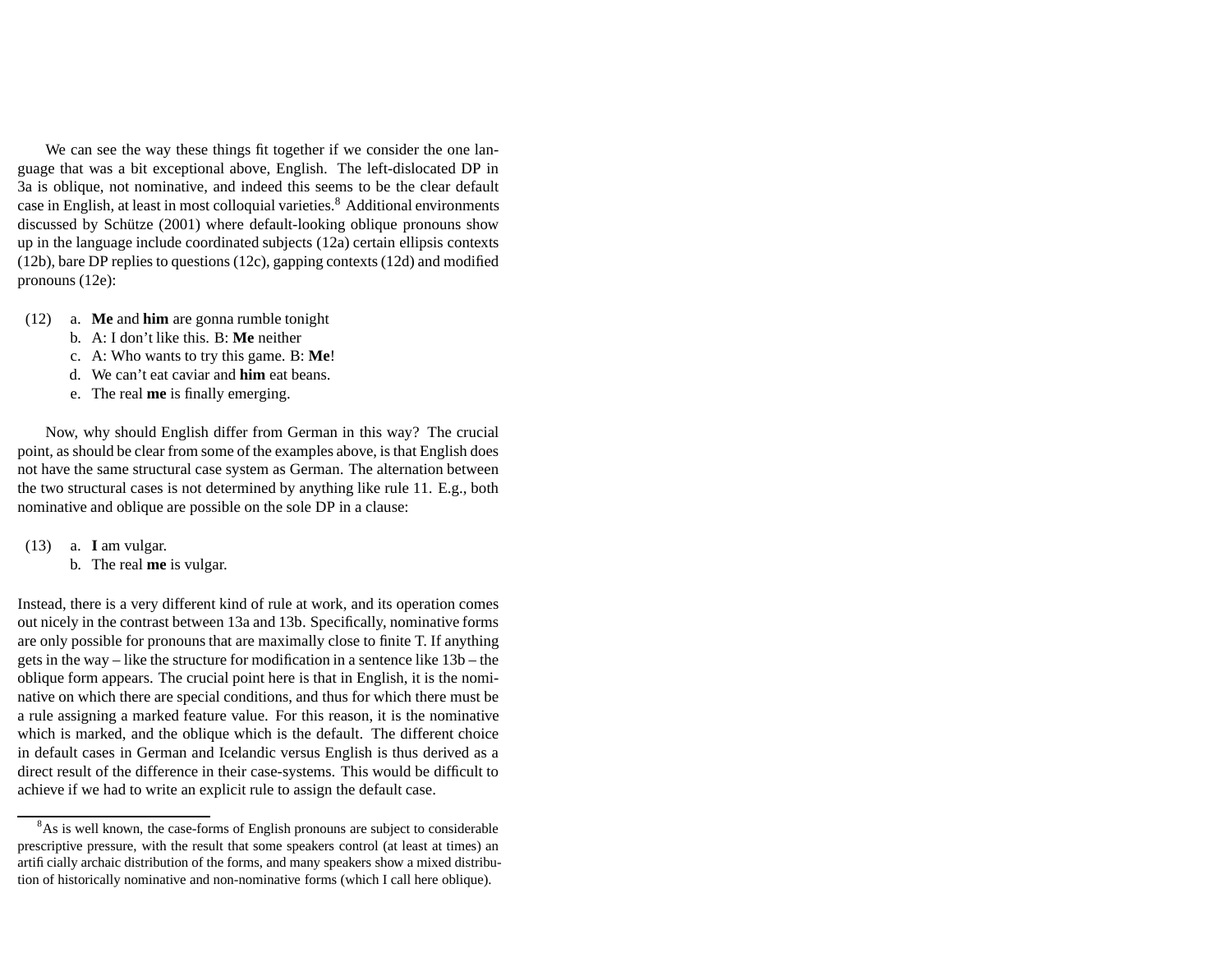## **5 Extending the analysis to the obliques**

The account of default case presented in the previous section relied primarily on the idea that the case categories need to be defined both in terms of the morphophonological forms that realize them and in terms of the morphosyntactic rules that assign them. It depended only peripherally on the decomposition of those categories. In this final section I want to briefly discuss how the ideas about markedness developed there can be combined with decomposition to handle some facts about the non-structural cases. German has two such cases, the dative and the genitive. $9$  Previous work has assumed that the two should share some featural componen<sup>t</sup> in order to handle syncretisms like the dative/genitive sg. fem. definite article *der*. Thus Bierwisch (1967) gives them both the specification [+oblique]. The question I would like to address here is whether there is morphosyntactic evidence to suppor<sup>t</sup> this common [+oblique] feature in line with constraint 2 proposed above.

Such evidence can be found if we look at the contexts where the dative and genitive appear. Both cases can mark the objects of prepositions, with the choice between the two dependent on the identity of P itself. We find the dative e.g. with *aus* 'out of', *außer* 'outside of', *bei* 'near, at', *mit* 'with', *nach* 'after', *seit* 'since', *von* 'from, of', *zu* 'to' and the genitive with *(an)statt* 'instead of', *trotz* 'in spite of', *während* 'during', *wegen* 'because of'. We can relate this parallel in distribution to the syncretism by saying that all Ps assign [+oblique] to their complements. The distinction between them can then be handled by having the genitive prepositions assign an additional feature, call it [+genitive]. The form *der* will then be specified as only [+oblique], and with no competing [+oblique, +genitive] form in the sg. fem., it will win out for insertion with both sets of Ps.

Now, there are two important things to note about the use of the feature [+/-genitive] that distinguish my account from others. The first is that I am proposing <sup>a</sup> specific feature whose purpose is solely to distinguish genitives from datives. It is **not** the same feature that is used to distinguish nominative from accusative the way that Bierwisch (1967)'s [+/-governed] is or Halle and Vaux (1997)'s [+/-superior] is. This may seem like <sup>a</sup> weakness, as it involves positing one more feature than those authors do, but in fact it is just <sup>a</sup> matter of following the MFC in 2 above. The alternation between genitive and dative here has nothing in common from <sup>a</sup> syntactic perspective with that between

<sup>&</sup>lt;sup>9</sup>Certain uses of the accusative are non-structural as well. Their treatment is somewhat more complicated, so I leave it aside here. See McFadden (2004, ch. 6) for one approach.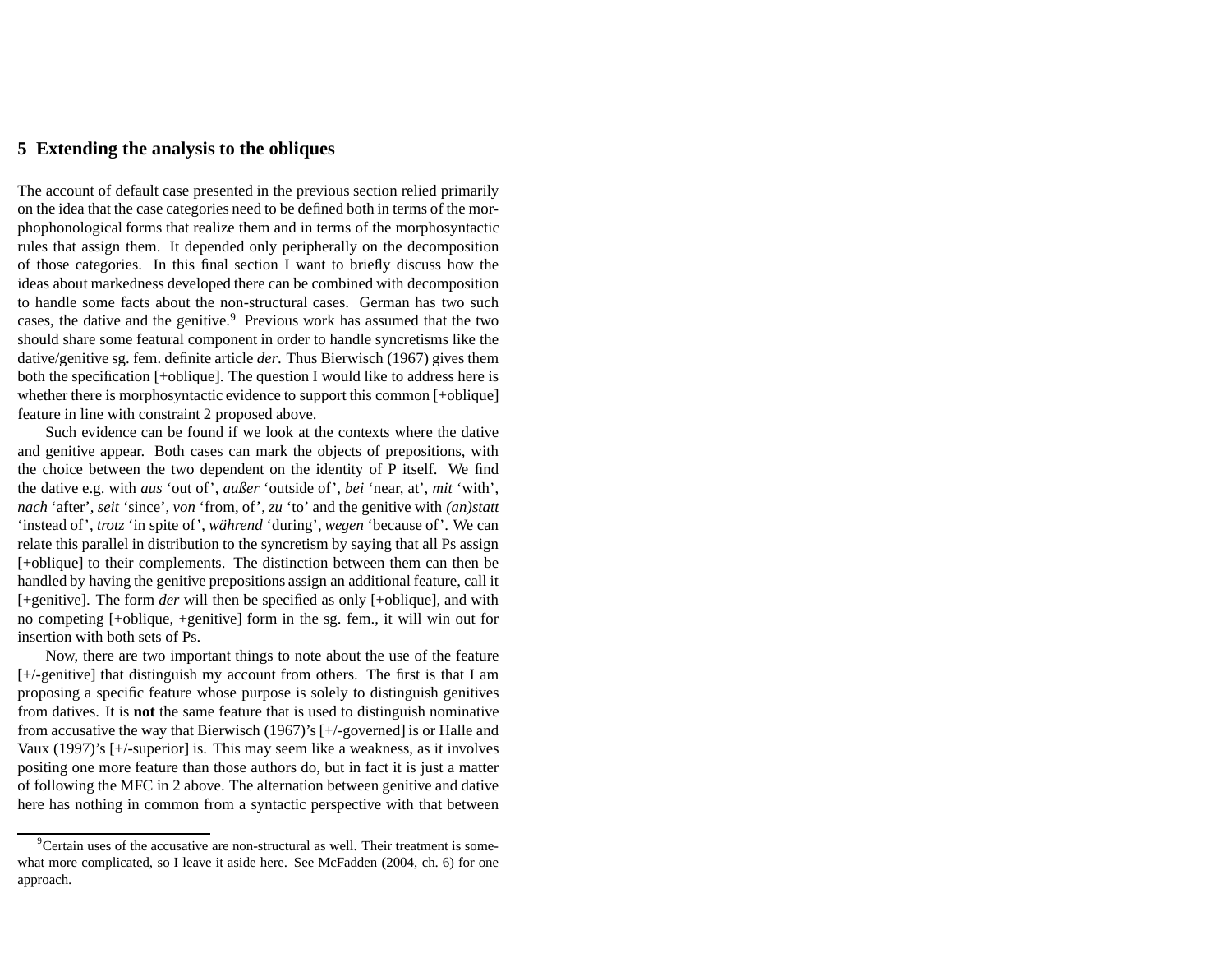nominative and accusative, so using the same feature to handle both would be dubious. Note that by doing so we also avoid one of the imperfections of Bierwisch (1967)'s and Halle and Vaux (1997)'s systems: if nominative and genitive are both [-governed] or [+superior], we predict syncretisms between them which exclude the accusative and dative to be possible, but in German there are in fact none.<sup>10</sup> In other words, I am insisting that the features we assume can be independently motivated, here at the expense of assuming <sup>a</sup> larger number of features than is logically necessary to derive the attested distinctions.

The second point to note here is that, just as the assignment of [+inferior] derives <sup>a</sup> markedness asymmetry between nominative and accusative, so the assignment of [+genitive] does between dative and genitive. Specifically, the genitive is more marked than the dative, having an additional actively assigned feature. If this is correct, we might expec<sup>t</sup> to see dative forms emerging under certain circumstances as the unmarked alternant in place of the genitive, similar to the emergence of the nominative in place of the accusative, e.g. in the passive. This prediction is indeed borne out. Some of the prepositions, like *trotz*, show variation in whether they assign genitive. And in many forms of the language – including many colloquial spoken forms – the genitive as <sup>a</sup> case is moribund, and fails to show up in any contexts. Crucially, whenever genitive fails to be assigned to one of the Ps, it is always the dative that shows up. Now, if genitive DPs are specified [+oblique, +genitive], as argued here, the loss of the genitive specification will directly turn them into datives. The dative emerges because it is the unmarked option among the obliques. This is entirely parallel to the default nominative, which is the unmarked option outside the obliques, and indeed overall. My account enjoys the same advantages here as it did there, because the unmarked case emerges from the setup of the system. The fact that we ge<sup>t</sup> dative and not nominative or accusative is <sup>a</sup> direct result of how those categories break down into their componen<sup>t</sup> features. The accounts of Bierwisch (1967) and Halle and Vaux (1997), on the other hand, do not extend to these innovative syncretisms in any straightforward way. They would have to stipulate <sup>a</sup> flop in the value of the [governed] or [superior] feature.

 $10$ This is not a decisive problem for these theories, since there is nothing in them which says that all theoretically derivable syncretisms should actually be instantiated within <sup>a</sup> language. The point is simply that the coverage of the syncretisms by the account presented here is in <sup>a</sup> sense tighter.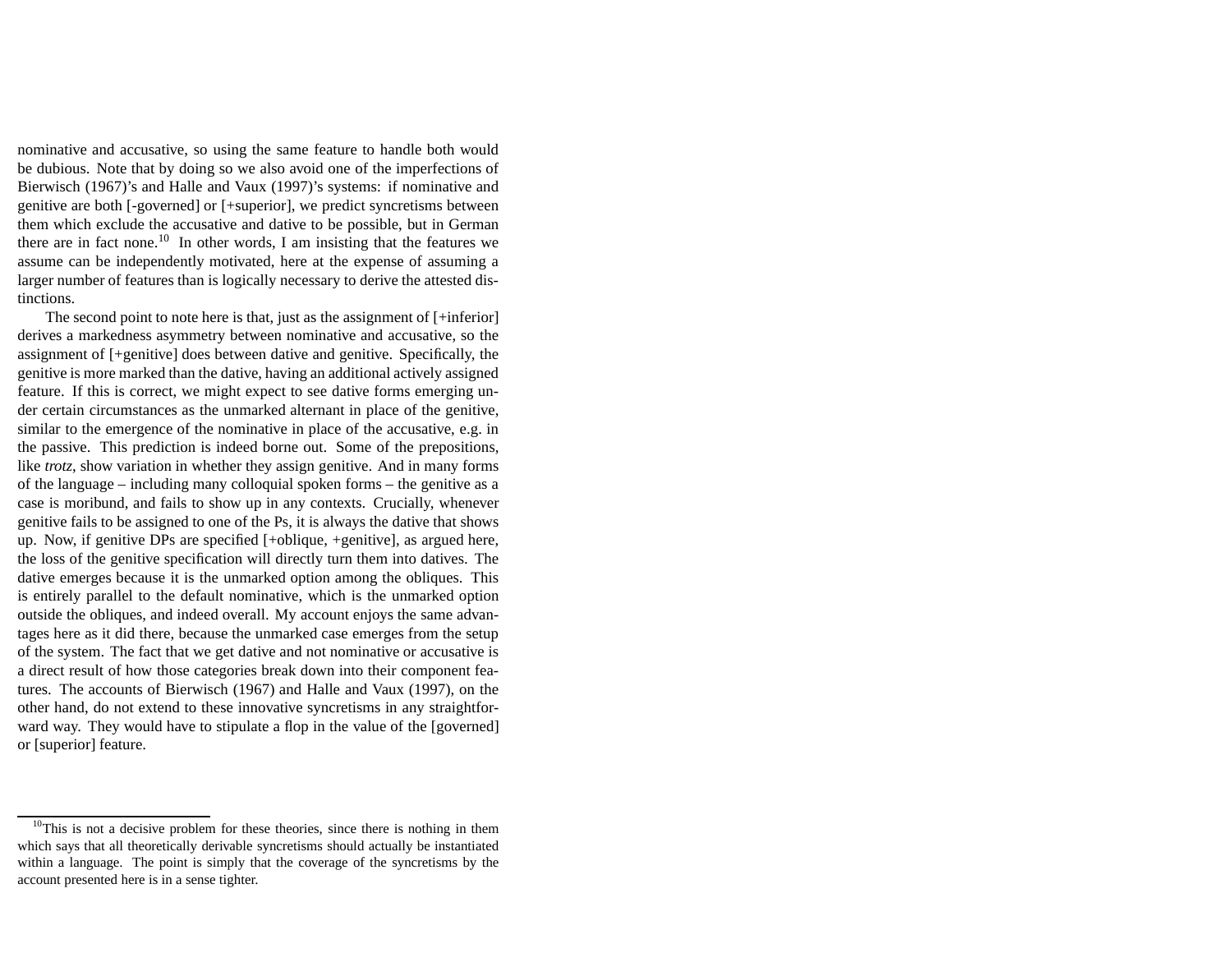# **6 Summary**

In this paper, I have argued that the features which have been proposed to define morphological categories should be more explicitly grounded in the syntax. Such <sup>a</sup> step will in any case ultimately be necessary for any complete account of the morphosyntax of given language and for <sup>a</sup> full understanding of the syntax-morphology interface in general. However, on the basis of data on morphological case and in particular default case, I have attempted to show that thinking in these terms from the start also leads to better analyses of the morphological categories and patterns of syncretism themselves.

## **References**

- Bierwisch, Manfred. 1967. Syntactic features in morphology: general problems of socalled pronominal inflection in german. In *To honour Roman Jakobson*, 239–270. The Hague: Mouton.
- Bittner, Maria, and Ken Hale. 1996. The structural determination of case and agreement. *Linguistic Inquiry* 27:1–68.
- Burzio, Luigi. 1986. *Italian syntax*. Boston: D. Reidel Publishing Company.
- Calabrese, Andrea. 1996. Some remarks on the Latin case system and its development in Romance. In *Theoretical analyses on Romance languages: Selected papers from the 26th linguistic symposium on Romance languages*, ed. José Lema and Esthela Trevi no. Amsterdam: John Benjamins.
- Embick, David, and Rolf Noyer. to appear. Distributed Morphology and the syntax/morphology interface. In *The Oxford handbook of linguistic interfaces*, ed. Gillian Ramchand and Charles Reiss. Oxford: Oxford University Press.
- Halle, Morris. 1997. Distributed Morphology: Impoverishment and fission. *MITWPL* 30:425–449.
- Halle, Morris, and Alec Marantz. 1993. Distributed morphology and the pieces of inflection. In *The view from building 20: Essays in linguistics in honor of Sylvain Bromberger*, ed. Ken Hale and Samuel Jay Keyser. Cambridge, Mass.: MIT Press.
- Halle, Morris, and Bert Vaux. 1997. Theoretical aspects of Indo-European nominal morphology: the nominal declension of Latin and Armenian. Ms. http://www.fas.harvard.edu/~lingpub/online/online\_phonology.html.
- Hjelmslev, Louis. 1935. *La catégorie des cas: Étude de grammaire <sup>g</sup>énérale <sup>I</sup>*, volume 7.1 of *Acta Jutlandica: Aarsskrift for Aarhus Universitet*. Copenhagen: Munksgaard.
- Jakobson, Roman. 1936. Beitrag zur allgeimeinen Kasuslehre. *Travaux du Cercle linguistique de Prague* 6.
- Marantz, Alec. 1991. Case and licensing. In *ESCOL '91: Proceedings of the Eighth Eastern States Conference on Linguistics*, 234–253.